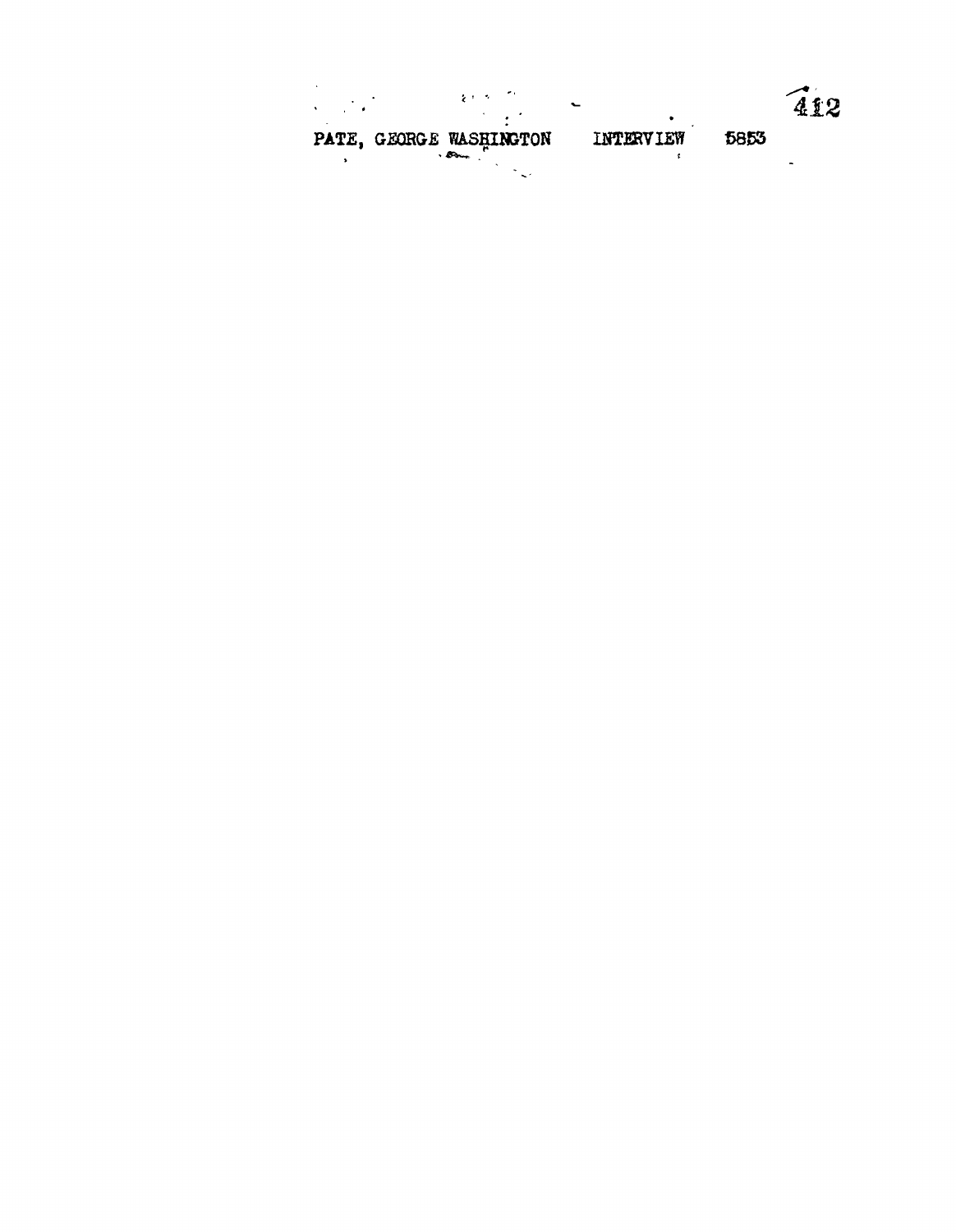|                                                                                                                                                                  | Form $A \sim (S-149)$      | 413  |
|------------------------------------------------------------------------------------------------------------------------------------------------------------------|----------------------------|------|
| NTER REAL<br>PATE, GEORGE RASHI<br><b>ERS PROGRESS AD ILYLSTRATION</b>                                                                                           | 5853                       |      |
| Indian-Pioneer History Project for Oklahoma                                                                                                                      |                            |      |
|                                                                                                                                                                  |                            |      |
|                                                                                                                                                                  |                            |      |
|                                                                                                                                                                  |                            |      |
|                                                                                                                                                                  |                            |      |
| d Worker's name<br>Bradley Bolinger,                                                                                                                             |                            |      |
| g report made on (date) $\frac{1}{2}$                                                                                                                            | 193                        |      |
|                                                                                                                                                                  | is share                   |      |
|                                                                                                                                                                  |                            |      |
| Name<br>George <del>Washington Pate.</del>                                                                                                                       |                            |      |
| Post Office Address                                                                                                                                              |                            |      |
| Panola, Oklahoma                                                                                                                                                 |                            |      |
| Residence address (or location) t mile south of Panola Pest Office                                                                                               |                            |      |
| DATE OF BIRTH: Month Steptember                                                                                                                                  | Year<br>Day                |      |
|                                                                                                                                                                  | $\overline{30}$            | 1864 |
| Place of birth<br>- Tuskaltuid County, Alabama.                                                                                                                  |                            |      |
|                                                                                                                                                                  |                            |      |
| Name of Father Henry Jofferson<br>Place of birth                                                                                                                 |                            |      |
|                                                                                                                                                                  |                            |      |
|                                                                                                                                                                  |                            |      |
| Other information about father                                                                                                                                   | Tuskaloosa County, Alabama |      |
|                                                                                                                                                                  |                            |      |
| Name of Mother<br>Place of birth<br>Sibbie-Malissa                                                                                                               |                            |      |
| Other information about mother                                                                                                                                   | Tuskaloosa County, Alabama |      |
|                                                                                                                                                                  |                            |      |
|                                                                                                                                                                  |                            |      |
| thes or complete narrative by the field worker dealing with the life and story                                                                                   |                            |      |
| I the person interviewed. Refer to Manual for suggested subjects and questions.<br>mulnue on blank sheets if necessary and attach firmly to this form. Number of |                            |      |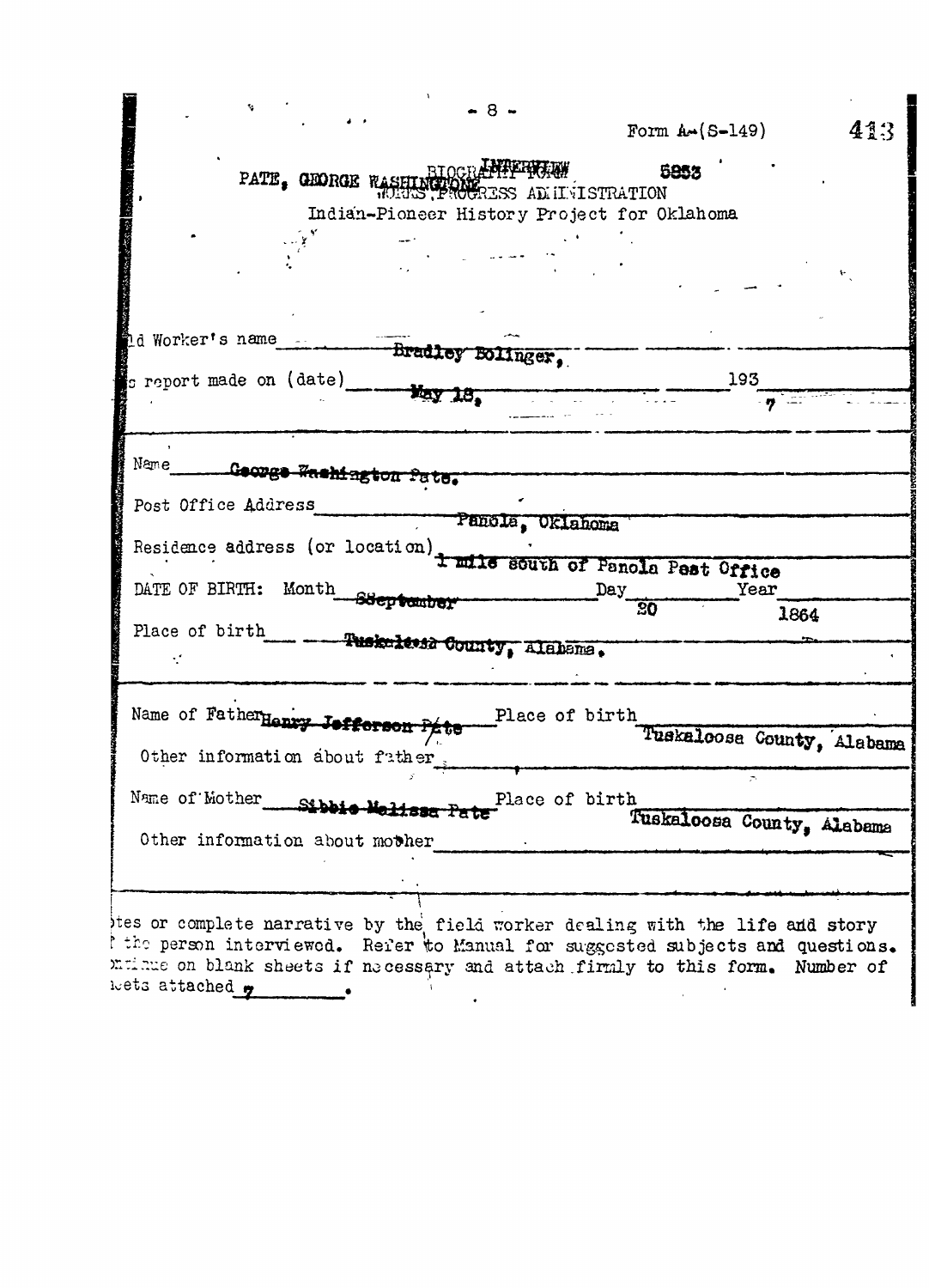GEORGE WASHINGTON. INTERVIEW. 5833.

Bradley Bolinger. Interviewer. May 18. 1932.

> An Interview with Mr. George Washington Pate, (age 73) Panola, Oklahoma. Lived in this county since he was  $\ldots$  about six years of age.

1  $\qquad \qquad$ 

I was born in Tuskaloosa County, Alabama. My father, Henry Jefferson Pate and my mother Sibbie Malissa Pate were born in Tuakaloosa County, Alabama. % raotaer died at the age of seventy»four and father and she were both buried in Baldwin Cemetery, in the southeast part of what is now Latimer County.

1 was moved with my father and mother from Alabama to the Indian Territory in the year of 1868. We trareled all .the way from Alabama to the Territory in an ox wagon,  $\mathcal{R}$  had a very large home-made wagon with everything we possessed in it and two pair of exen hitched to it. We were five months making this trip from Alabama to the Territory.' We camped along the road.when night came, especially when we came across a good place to graze our ox team and where there was plenty of good water.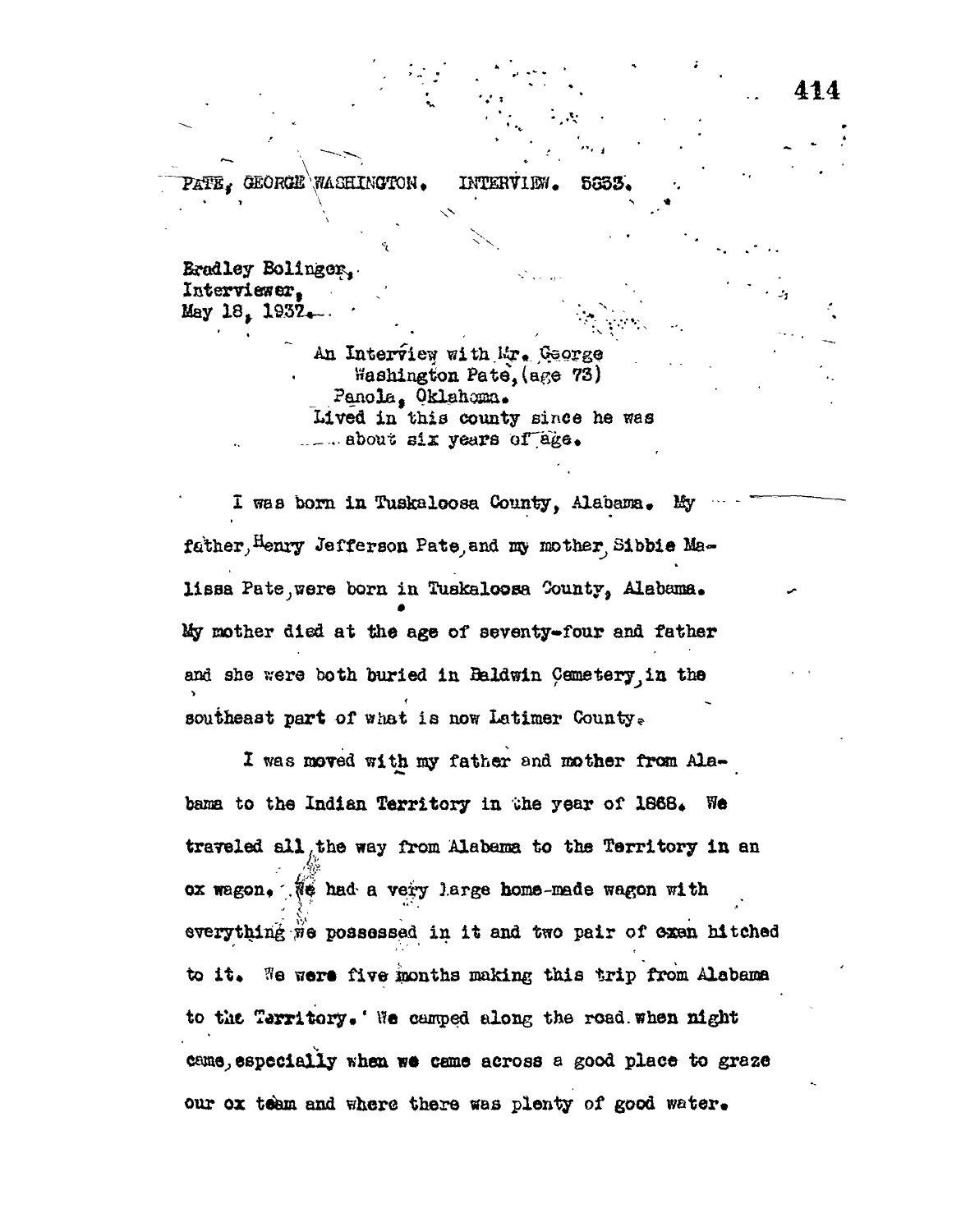PATE. GEORGE WASHINGTON. INTERVIEW. 5853

The Government moved the Choctaw Tribe from the south some time before the Civil War. They were scattered around over this country living in cabins and in settlements.

There were hardly any white sattlers living in this country when I moved here. There were no roads except one which/through this country and that was builtby the soldiers at that time stationed at Fort Smith.

Fort Smith, in the days when we moved to this country, was a very small town. There was the United States fort there and a trading post or two. The Government kept soldiers in this fort for the purpose of protecting the Five Civilized Tribes who had moved from the south to this country as West Texas and Western Oklahoma had other tribes of Indians who were continually on the warpath. There were several out-posts located throughout this Indian country.

When we first moved to the Territory we had to make a trip to Fort Smith when we needed supplies. We would travel on this road made through the country by the soldiers in an ox team and wagon on our way to Fort Smith.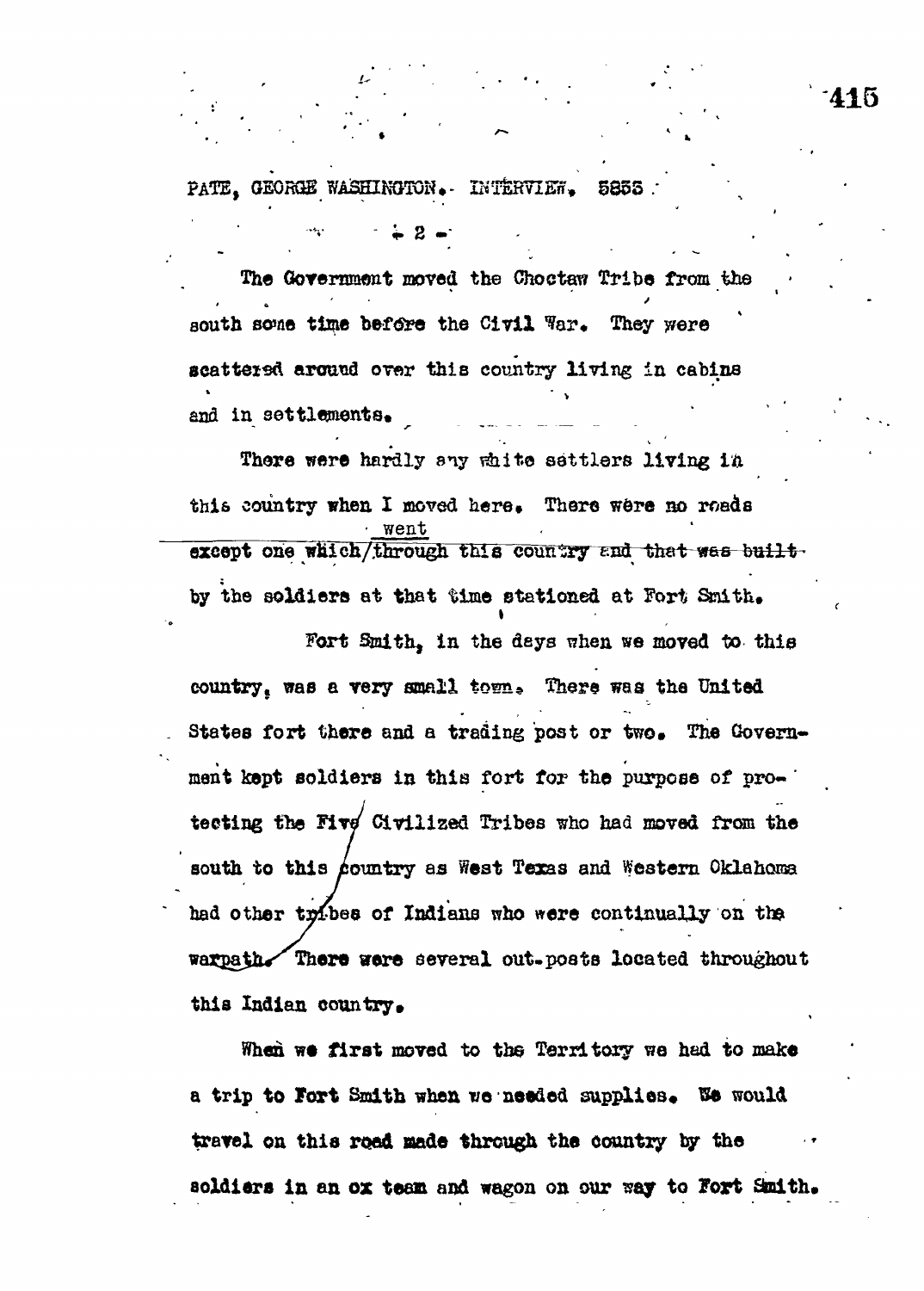**- 3 -**

and it would teke us about a week to make the round trlp»

The Choctaws, when they were first moved to this comtry just settled down on patches of land which did not require very much clearing, and built a cabin. They were peacable in those days. However, in my experience with them they were not inclined to be what you would call neighborly. They seemed to want to let you alone wanted and/you to let them alone •

The Indian men were not inclined to do any of the work. They did not try to do any farming. They only raised what they called a Tom Fuller patch, a kind of corn which they used in preparing what 'they called Tom Fuller Pashofa. All of this little crop was raised by the Indian woman. The women worked this crop and gathered it and fixed wooden blocks with a hole burned in the middle of the block so the corn cou?? be beaten for food. All the cooking and all the work was done by the women. The Indian men did mot seem to take any responsibility in The Indian men did the Indian men did the Indian men did the Indian men did the Indian men did the Indian men  $\epsilon$ 

doing the hunting\* - ,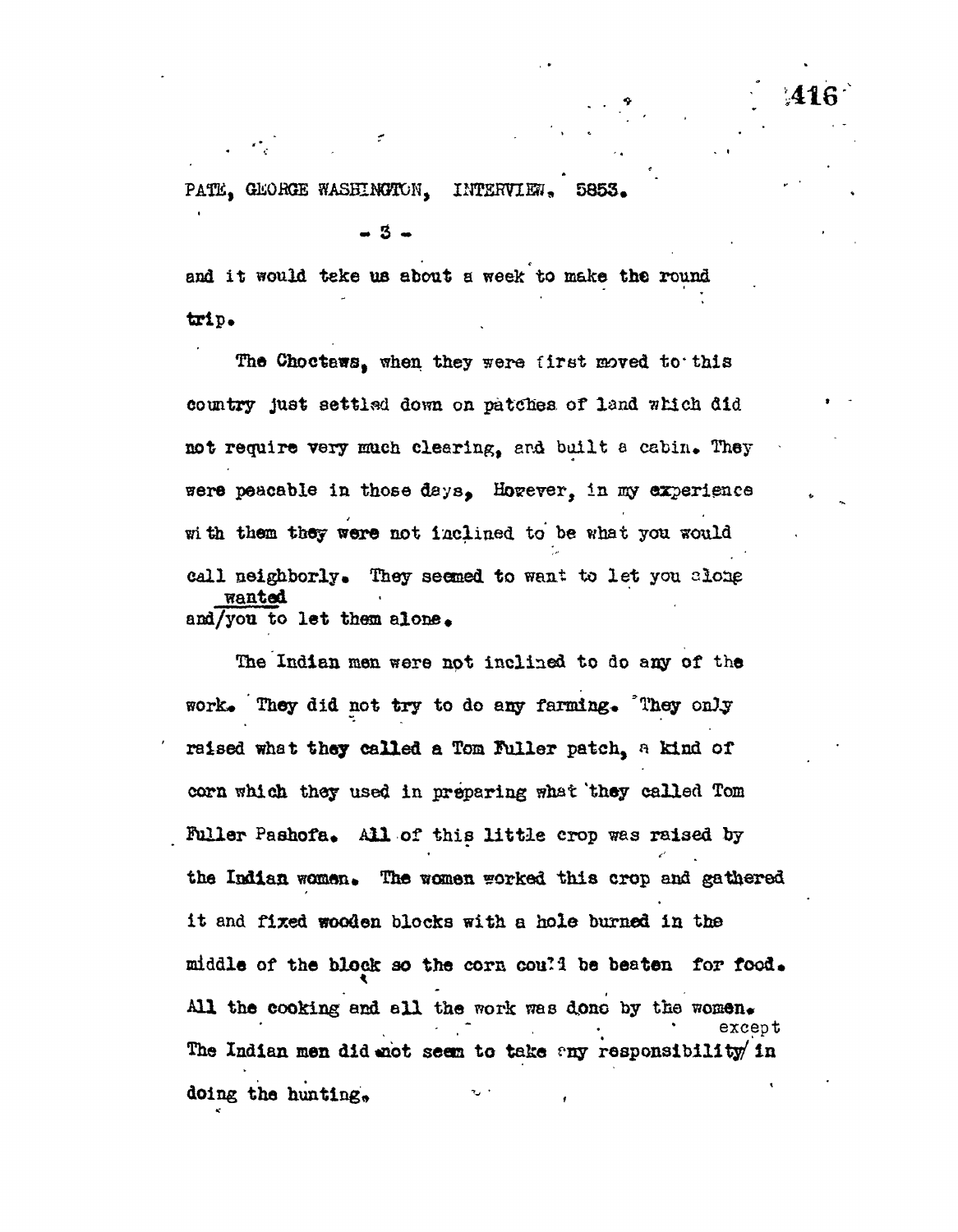5853

The Choctaws when they first came to this courtry did not have a community burial ground. When a member of their family died he was buried in the yard or under the floor of their cabin. Later when the white settlers began to come to this country they picked places where they buried all their dead. Then the Indians chose graveyards and they built log houses over each grave and buried all of each Indians personal ornaments with him. Many of these Choctaws were then buried at a place in this county called Degnon, and also at Salonia.

My experience with Choctaws was that they were more or less religious. I am unable to say/just what denomination they adhered but at least once a year, and sometimes, more often than that, they would all gather in the yard of an old church house and where their dead were buried and have great meetings which would last for as long as a week at a time. They would all get together and have their services and gather around the graves of their dead, and have what they called Indian Cries.

417.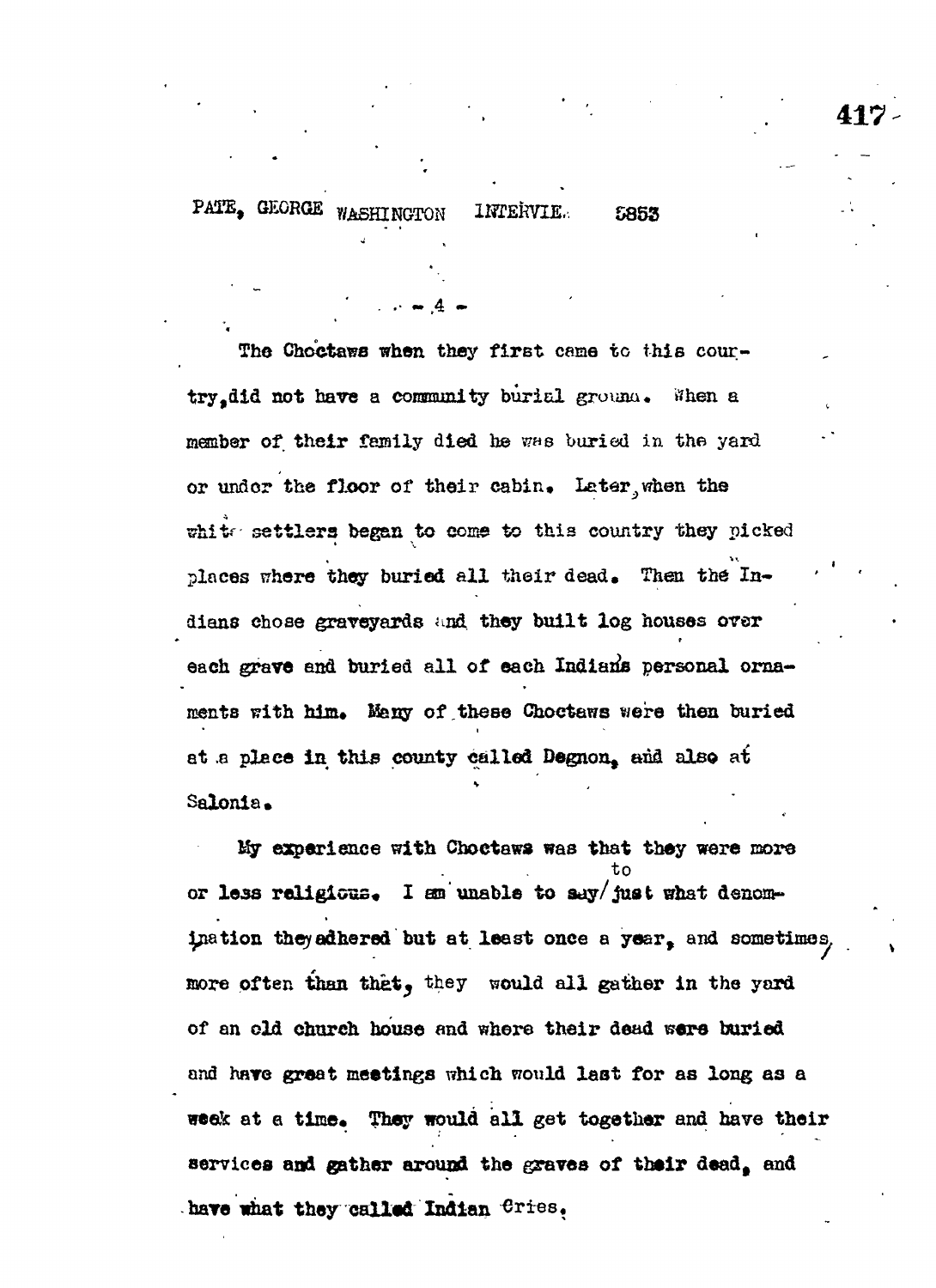PATE. GEORGE WASHINGTON.

About all the sport I ever saw the Choctaws have was in what was called the Indian Ball game. played with two sticks that had been out while they were green and had a sort of a cupped place at the one end. They a very attractive instrument of the game as they were were trirmed and laced with deer hide, strings and all. Then they would have what they called the stomp dance. which would last sometimes all day and night.

As best I remamber, directly after I was moved to this country a Chootaw Indian by the name of Green Mc-Curtain, who had been educated before he was moved from the south to this country, was made Governor of the Choetaws, and later I remember his son was made the Governor. These McCurtains were pretty well liked by the entire tribe.

In the days when the Government made the Indiana in this country a payment every three months at what was then called Saulleyville, by the Indians, they did quite a bit of celebrating. They would gather there for their pay, and of course every Indian was looking for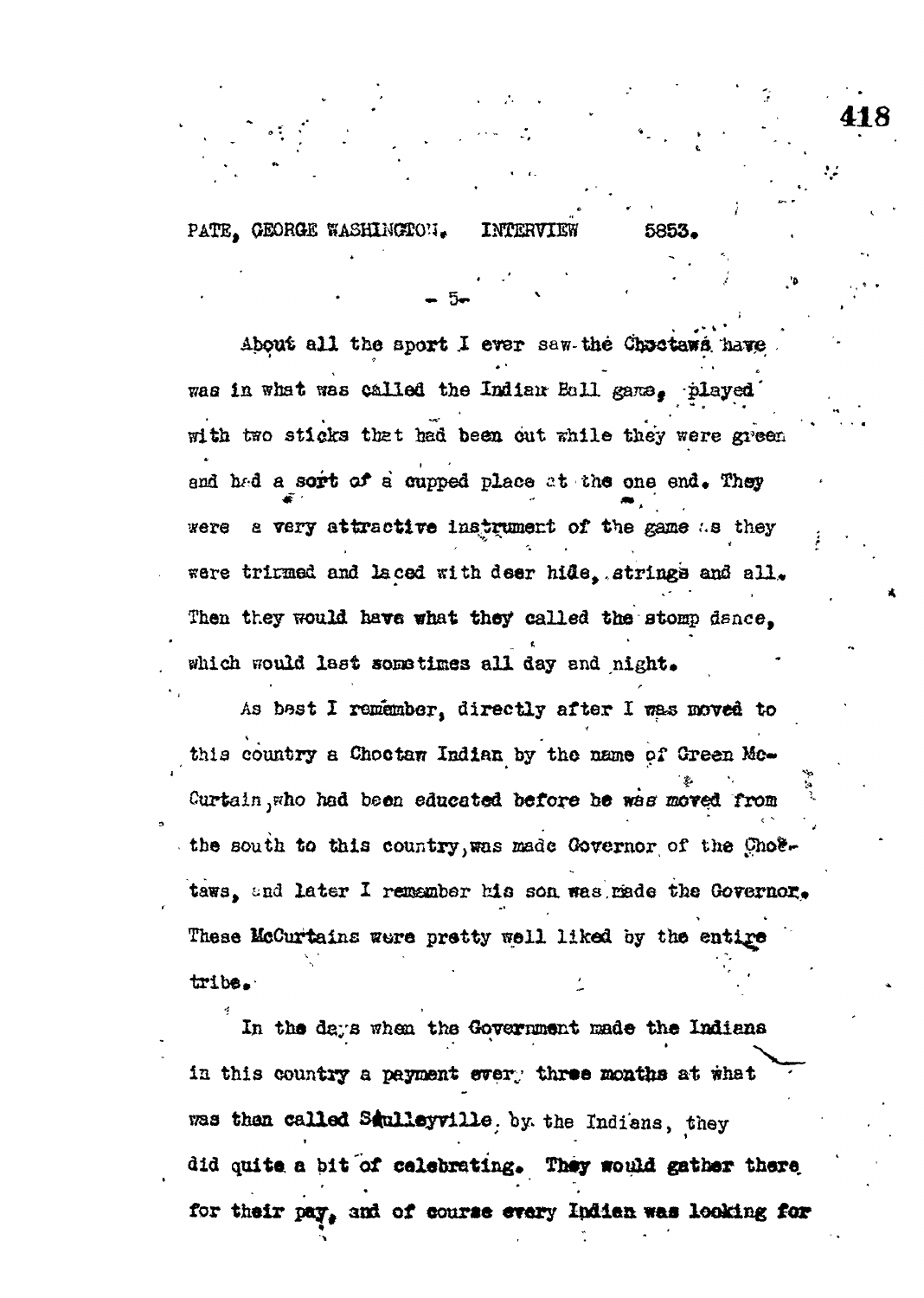GEORGE WASHINGTON. PATE.

INTERVIEW. 5853.

some whiskey to drink and some of the white men from Fort Smith generally made it a point to let them have plenty during the days that they were to get paid. However, this was watched closely and they were fairly well controlled.

I can remember when they would start for home after this payment. They were a noisy bunch and traveled in large groups on their way home. However, as the white settlers were very scarce in the Territory in those days there was no one to be disturbed and after the soldiers out of Fort Smith started them on their way home it did not make much difference how they behaved.

The white man's law when I was a young man growing the<sup>-</sup> up in this country had nothing to do with what/Choctaw Indian did. The white law took no part in their affairs. They had a Choctaw governor, Choctaw peace officers, and a Chostaw court. They had three great log court houses scattered around in this county, which was then called Gaines County. The trials in these courts were held by the Indians alone. The white settlers were allowed to